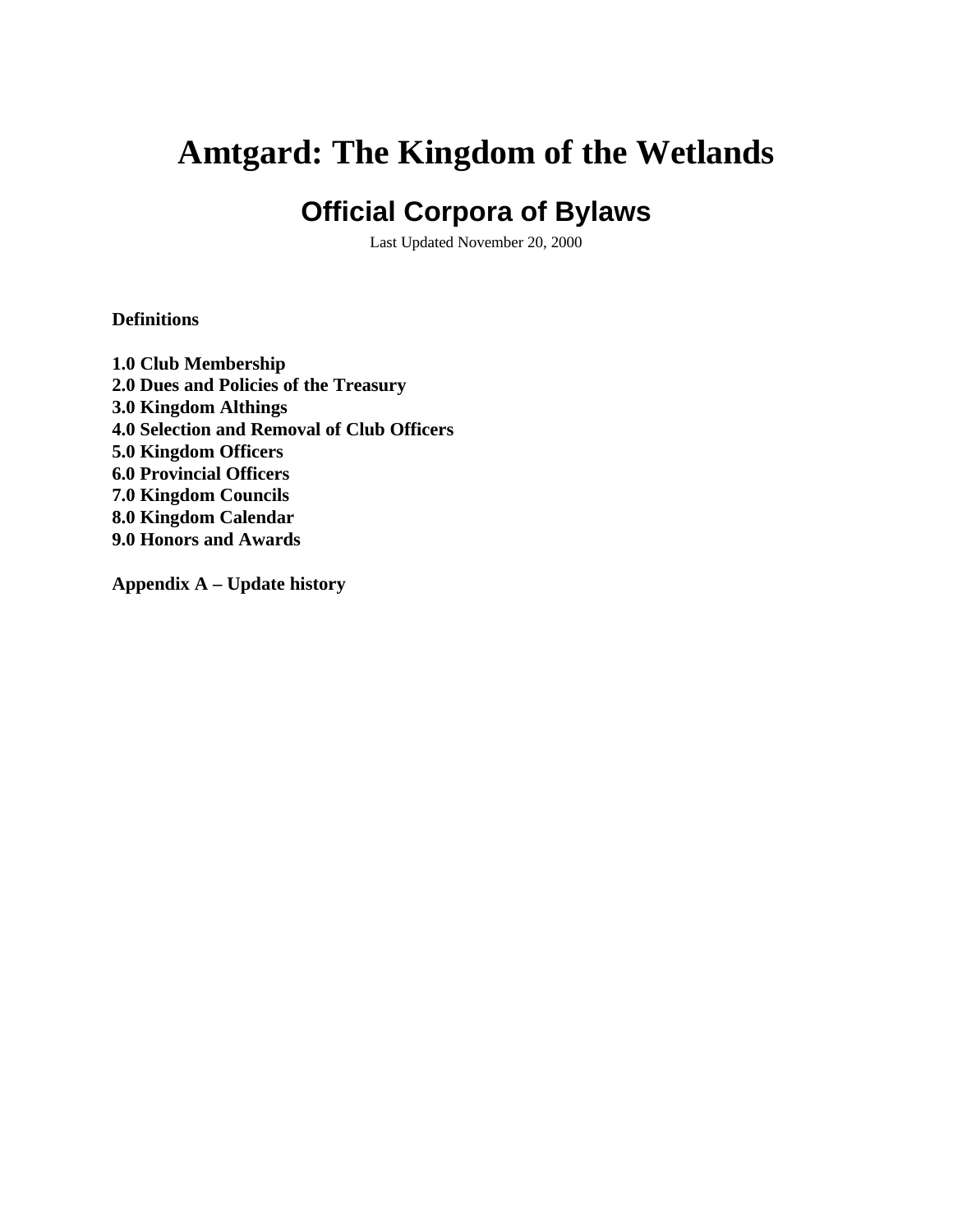## **Definitions**

**Althing** - A gathering of the populace to discuss club issues.

**Barony** - A province that has been meeting for at least a year with an average populace of 15 players.

**Board of Directors** - The mundane governing body of Amtgard: Kingdom of the Wetlands.

**Bylaw -** A rule in the corpora regarding an aspect of kingdom government.

**Champion -** The club officer in charge of ensuring safety within his or her group.

**Class** - The fighting classes as defined in *Amtgard: Handbook on the Rules of Play.*

**Class Guild** - A group for players who play a given class to discuss and promote the class.

**Class Master** - An individual who has been recognized for playing a particular class exceptionally.

**Club** - Amtgard: The Kingdom of the Wetlands and/or official Wetlands provinces.

**Club Officer** - An officer of the kingdom or a province.

**Confirmation Election** - A vote to confirm or reject the appointment of a pro-tem officer.

**Contributing** - A member of the kingdom that has paid dues and met certain attendance requirements. **Coronation -** An event held to celebrate the induction of a new Monarch. The terms Endreign and

Coronation are synonymous, since whenever a Monarch steps down a new one must step up.

**Credit** - Experience points in a class that determine at what level an individual can play in that class. Equivalent to "weeks of experience" as mentioned in *Amtgard: Handbook on the Rules of Play*.

**Culturals -** The arts and sciences competition at crown qualifications.

**Duchy** - A province that has been meeting for at least eighteen months with an average populace of 30 players.

**Donations -** Money donated to the club above and beyond standard dues.

**Election** - The democratic process by which people are chosen based on majority opinion.

#### **Endreign –** See **Coronation**.

**Grand Duchy -** A province that has been meeting for at least two years with an average populace of 60 players.

**Kingdom** - An independent regional entity in Amtgard consisting of a group of member provinces. **Kingdom Level** - Anything sponsored and/or governed by the kingdom government.

**Law -** Mundane ordinances. Note: mundane law always supercedes rules and bylaws.

**Local** - Pertaining only to a province.

**Majority Vote-** A candidate or proposal must get more than half of the votes to succeed. **Member Provinces** - Groups that have be declared a member of the kingdom by althing.

**Monarch** - The ruler of a province or kingdom.

**Mundane -** Anything not pertaining directly to Amtgard; i.e. the outside world, real life.

**Native Populace** - Those members of a province that claim that province as their home park.

**Outpost** - A province that does not meet the requirements to be a shire.

**Plurality Vote** - A candidate or proposal must get more votes than any other candidate to succeed.

**Populace** - All the people who play Amtgard in a kingdom and all that kingdom's member provinces. **Principality** - Another word for grand duchy.

**Prime Minister** - The chief recording and treasury officer of a province or kingdom.

**Pro-tem Officer** - An individual who serves in an office that has been vacated in mid-term. **Province** - Any Amtgard group that is part of a kingdom.

**Provincial Level** - Anything sponsored and/or governed by an individual provincial government.

**Provincial Monarch** - The ruler of a province, such as Sheriffs, Barons, Dukes and Grand Dukes.

**Regent** - The club officer in charge of promoting arts and sciences within his or her group.

**Reign** - The period of time lasting from one coronation ceremony to the next.

**Rules -** Framework set down in *Amtgard: Handbook on the Rules of Play* for playing the game of Amtgard.

**Shire** - A province that has been meeting for at least six months with an average populace of 5 players. **Statecraft** - The competition at crown qualifications designed to test the leadership skills of candidates. **Waiver** - A legal document releasing Amtgard and its players from any liability if someone is injured. **Warskill -** Combat held using the rules of Amtgard; fighting portion of events or tournaments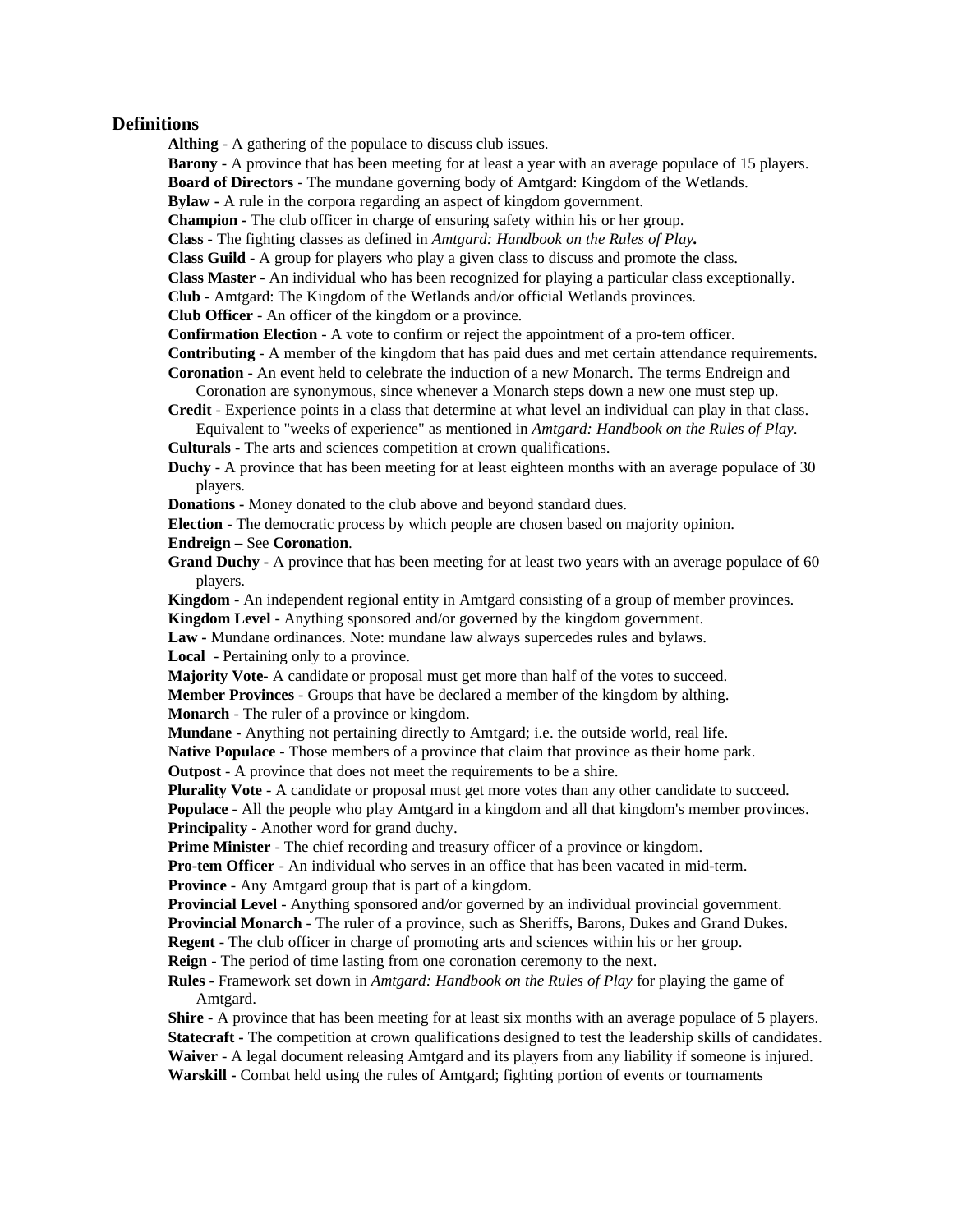## **1.0 Club Membership**

- **1.1 Populace** The populace of the Wetlands includes all individuals affiliated with the Wetlands or a Wetlands province. All members of the populace must meet the following requirements to play Amtgard in the Kingdom of the Wetlands:
	- 1.1.1 A kingdom waiver must be signed.
	- 1.1.2 If under 18, an EMS release form must also be signed.
	- 1.1.3 Must abide by all Amtgard rules of safety as defined in the most current edition of the *Amtgard: Handbook on the Rules of Play*.
- **1.2 Contributing Members** Members of the populace who pay dues and meet certain attendance requirements are entitled to certain rights and privileges as contributing members of the kingdom. Non-contributing members may still attend activities such as feasts, tournaments and camping events, but they do not have voting rights in club government, nor may they run for any club office.
	- **1.2.1 Requirements** An individual must do the following to be a contributing member:
		- 1.2.1.1 Must have paid dues for the current reign (see §2.1).
		- 1.2.1.2 Must have signed in at Wetlands provinces or events at least eight times in the last six months.
		- 1.2.1.3 Must not be an active member of any other Amtgard kingdom.
		- 1.2.1.4 Must claim membership to one province of the Wetlands, and may switch memberships between provinces only once per six months.
	- **1.2.2 Rights** Contributing members have the following rights and privileges:
		- 1.2.2.1 Entitled to one copy of *Amtgard: Handbook on the Rules of Play* and the Wetlands Corpora at the beginning of their membership. However, the club is not obligated to provide materials to a member if the cost to reproduce those materials exceeds the sum of the dues that particular person has paid.
		- 1.2.2.2 Entitled to a copy of all new official kingdom publications for the cost of reproduction.
		- 1.2.2.3 Have the right to vote in kingdom government, including althings and elections. 1.2.2.4 Have the right to run for club office.
- **1.3 Attendance Credits** Attendance credits are given out for attending Amtgard functions and determines the level at which a player can play a class in Amtgard battlegames. For more information on Amtgard battlegames, refer to *Amtgard: Handbook on the Rules of Play*.
	- 1.3.1 No more than one credit may be earned in a single week for normal Amtgard weekly meetings such as provincial battlegames, fighter practices, arts and science nights, etc.
	- 1.3.2 Provincial monarchs may grant additional credits for exceptional attendance.
	- 1.3.3 No more than six credits may be earned in any one month except by the following:
		- 1.3.3.1 One credit may be earned by traveling more than 200 miles one way to a kingdom level event.
		- 1.3.3.2 One credit may be earned for each day one attends a kingdom level event.
		- 1.3.3.3 The Kingdom Monarch may grant additional credits at his or her discretion.

**1.4 Provinces** - The Kingdom of the Wetlands is composed of several sub-chapters called provinces.

**1.4.1 Provincial Size** - The size of a group plays a significant role in determining the title of a province. Therefore the following bylaws apply to the methods by which a province's size is determined.

- 1.4.1.1 Only the native populace is considered. This keeps players that sign in at multiple provinces from falsely inflating the size of those provinces.
- 1.4.1.2 Each individual in the kingdom may only be a member of the native populace of one province.
- 1.4.1.3 Provincial size is the average number of native populace members that sign in at a province's weekly meetings over the previous six months.
- 1.4.1.4 The Monarch and Prime Minister may use a twelve-month average for provinces that have a populace that varies significantly in size on a seasonal basis such as college towns.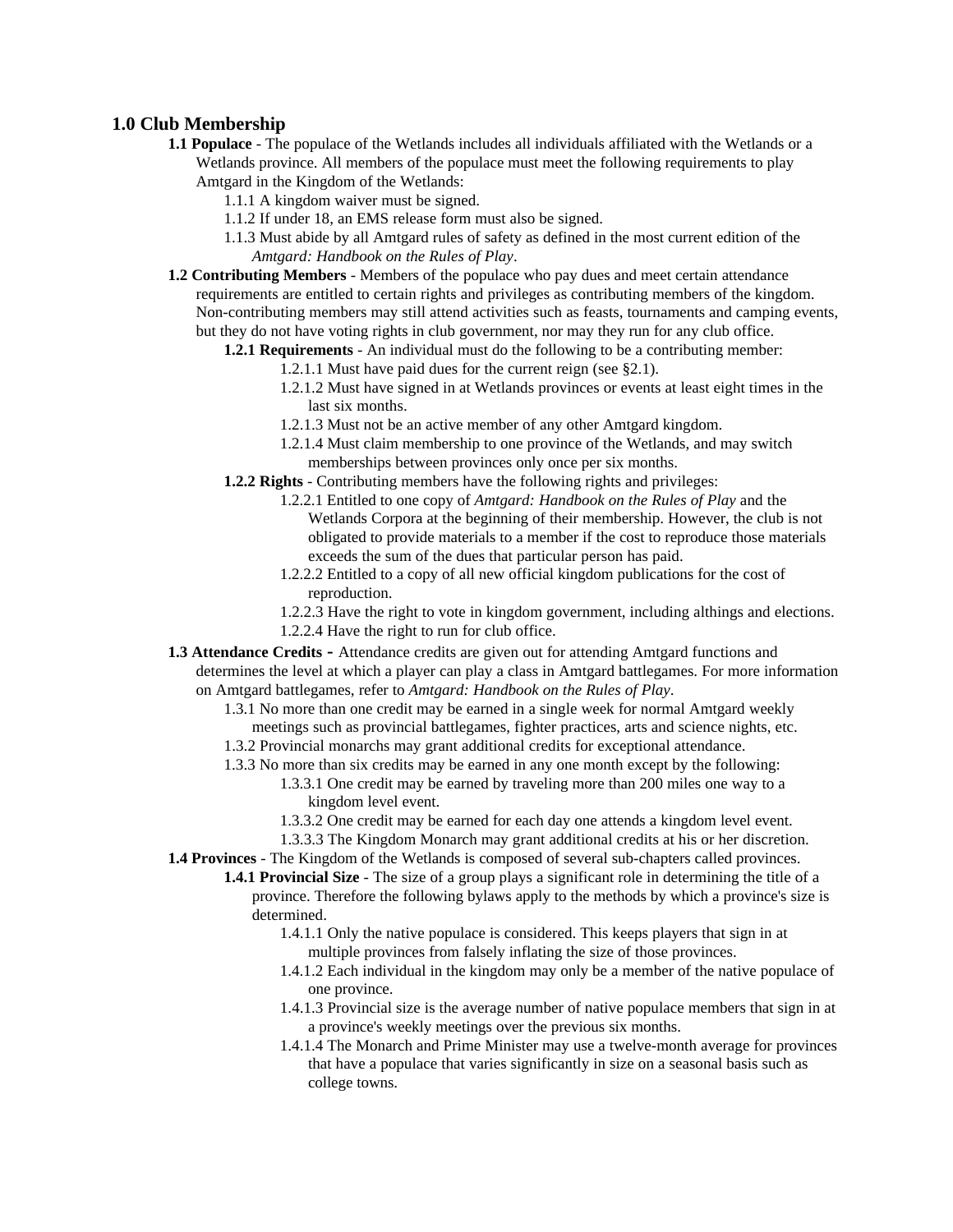- 1.4.1.5 Provincial record keepers must present provincial sign-in sheets to the Prime Minister at least twice per reign.
- **1.4.2 Provincial Title** Each province is given an official title by the Monarch and Prime Minister based on the group's age and the size of its native populace.
	- **1.4.2.1 Outpost** Any group of waivered players. This title merely implies kingdom sponsorship of a group that has not met the requirements to become a shire or who, in the opinion of the Monarch and Prime Minister, holds its weekly meetings in a geographically remote location relative to the rest of the kingdom.
	- **1.4.2.2 Shire** Any group with a native populace of 5 or more waivered players that has played regularly for six or more months.
	- **1.4.2.3 Barony** Any group with a native populace of 15 or more waivered players that has been an official shire of the Wetlands for six months or more.
	- **1.4.2.4 Duchy** Any group with a native populace of 30 or more waivered players that has been an official barony of the Wetlands for six months or more.
	- **1.4.2.5 Grand Duchy** Any group with a native populace of 60 or more waivered players that has been an official duchy of the Wetlands for six months or more.

#### **1.4.3 Promotion**

- 1.4.3.1 Provinces that meet the criteria for a higher title may petition the kingdom for promotion.
- 1.4.3.2 Official provinces may only be promoted with the agreement of the Monarch and Prime Minister.
- 1.4.3.3 New groups may only be admitted to the kingdom with the approval of a kingdom althing.

#### **1.4.4 Demotion**

- 1.4.4.1 Each province should be reviewed by the kingdom Monarch and Prime Minister at least once each reign.
- 1.4.4.2 If the Monarch and Prime Minister determine that a group no longer meets the requirements for its current title, they may demote the group to an appropriate title.
- 1.4.4.3 Groups that have stopped having regular meetings altogether may be declared defunct and have their status as an official province removed by a decision of a kingdom althing. Defunct provinces must re-petition the kingdom as a new province to regain official provincial status.

## **2.0 Dues and Policies of the Treasury**

- **2.1 Dues** Contributing members must pay dues. To assess the benefits of becoming a contributing member see section 1.2.
	- 2.1.1 Dues are per *Amtgard: Handbook on the Rules of Play* (Currently, \$6 per six months).
	- 2.1.2 Dues shall be paid to the provincial recording officer or the kingdom Prime Minister.
	- 2.1.3 Dues expire at Crown Qualifications regardless of when they were paid. All contributing members must pay dues directly to the kingdom Prime Minister or through his or her provincial record keeper at Crown Qualifications in order to vote that day unless they have an Extended Membership Agreement (See §2.2) with the kingdom.
	- 2.1.4 Membership dues are split between the kingdom and the provinces at a rate of one dollar for the kingdom and five dollars for the province.
	- 2.1.5 The Prime Minister will split any dues paid directly to him with the payee's province.
	- 2.1.6 Provinces shall pay the required percentages at Crown Qualifications.

#### **2.2 Extended Membership Agreement** - An extended membership agreement may be attained by paying the Prime Minister for several reigns' worth of dues at one time.

- 2.2.1 Dues paid to extended membership agreements go directly to the kingdom and are not shared with provinces.
- 2.2.2 The Prime Minister must provide a receipt documenting the mundane name of the payee, date of the payment, amount paid and the Prime Minister's mundane signature.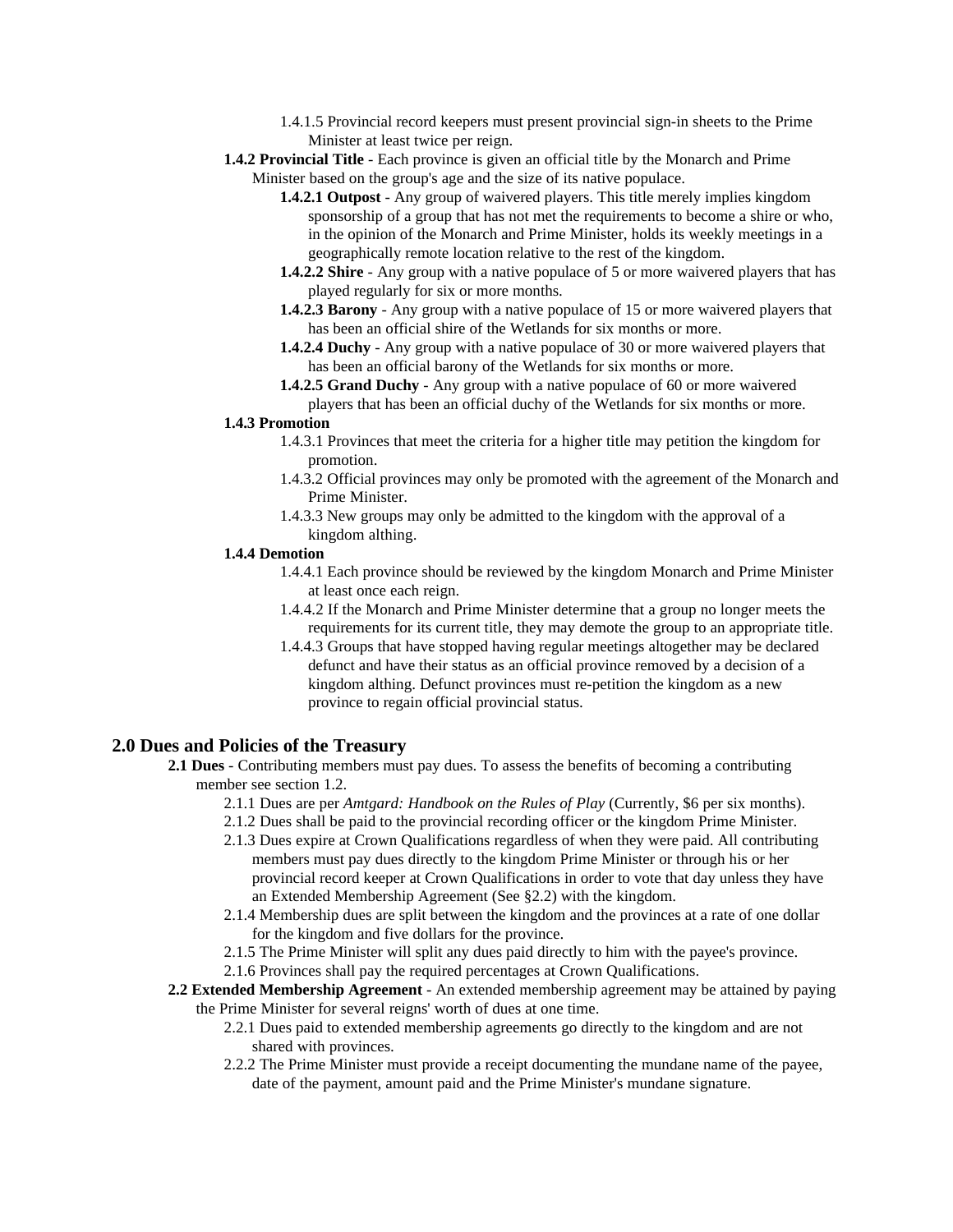- 2.2.3 The holder of an extended membership agreement must present his or her receipt in lieu of dues at future Crown Qualifications. The Prime Minister will validate the receipt with his initials and date and return it. When the term of the extended membership agreement has expired the Prime Minister will dispose of the receipt.
- 2.2.4 The Prime Minister is responsible for tracking extended membership agreements, and must provide the next Prime Minister with a complete list of all extended memberships purchased in his or her reign and all previous reigns.
- **2.3 Donations** Donations may be made directly to the kingdom through the Prime Minister or to the province. Donations made at the provincial level need not be forwarded to the kingdom.

## **2.4 Expenditures**

- 2.4.1 All expenditure of kingdom moneys must be requested in writing and approved by either the Monarch or Prime Minister in advance.
- 2.4.2 Major expenses for Corpora required activities (Crown Coronation, Midreign, etc) can consist of expenditures of up to 70% of the kingdom treasury.
- 2.4.3 The Monarch and Prime Minister may each spend up to 10% of the kingdom treasury each month in order to run the kingdom.
- 2.4.4 Receipts are always required for any expenditure. No reimbursements for expenses, either approved or unapproved, will be made without a receipt.
- **2.5 Income** Any money earned by running a kingdom-sponsored event or function must go to benefit the kingdom treasury, a provincial treasury or an official mundane charity approved by the Monarch. No one may gain personal profit under the pretense of running an official kingdom sponsored event. However, merchants may sell their own wares or services at events for personal profit.
- **2.6 Relics** While kingdom relics are considered the property of the wielder, actual ownership is always retained by the kingdom. Thus, relics (or the use thereof) may not be sold by the wielders. Relics may, however, be shared within the household or fighting company of the wielder.

## **3.0 Kingdom Althings**

## **3.1 Althing Scheduling**

- 3.1.1 At least two scheduled althings shall be held each reign.
- 3.1.2 Only the Monarch, Regent or Prime Minister may call an althing.
- 3.1.3 At least two weeks written notice must be given to each province for any althing. Court may not serve as an impromptu althing.

## **3.2 Althing Policies**

- 3.2.1 Anyone may attend; only contributing members may vote on kingdom policies.
- 3.2.2 The Monarch or Regent shall set down the rules of order.
- 3.2.3 The Prime Minister shall preside over kingdom althings.
- 3.2.4 The Champion is responsible for enforcement of order at althings.
- 3.2.5 Rulings will be published to the populace within one month of the althings.

## **3.3 Althing Responsibilities**

- 3.3.1 Discuss and enact rules clarifications and supplements to *Amtgard: Handbook on Rules of Play*. A clarification passed by althing overrules one made by the Guildmaster of Reeves or a by joint decree of the Monarch and Champion.
- 3.3.2 Revise and update the Corpora
	- 3.3.2.1 The Corpora may only be revised at Crown Qualifications.
	- 3.3.2.2 The amendments are set by an althing at least one month prior.
	- 3.3.2.3 The Althing shall approve for ballot only those amendments that have been proposed by written petition of 20% of the Kingdom's contributing members.
	- 3.3.2.4 The Circle of Knights, the Guild of Heraldry and the Circle of Steel may each propose amendments to change their own sections of the Corpora. (§7.2, §7.4 and §7.5 respectively)
	- 3.3.2.5 Proposed amendments must be submitted in writing and must specify precisely which sections and words of the corpora are to be added, deleted, and/or modified.
	- 3.3.2.6 Each amendment may only address one issue.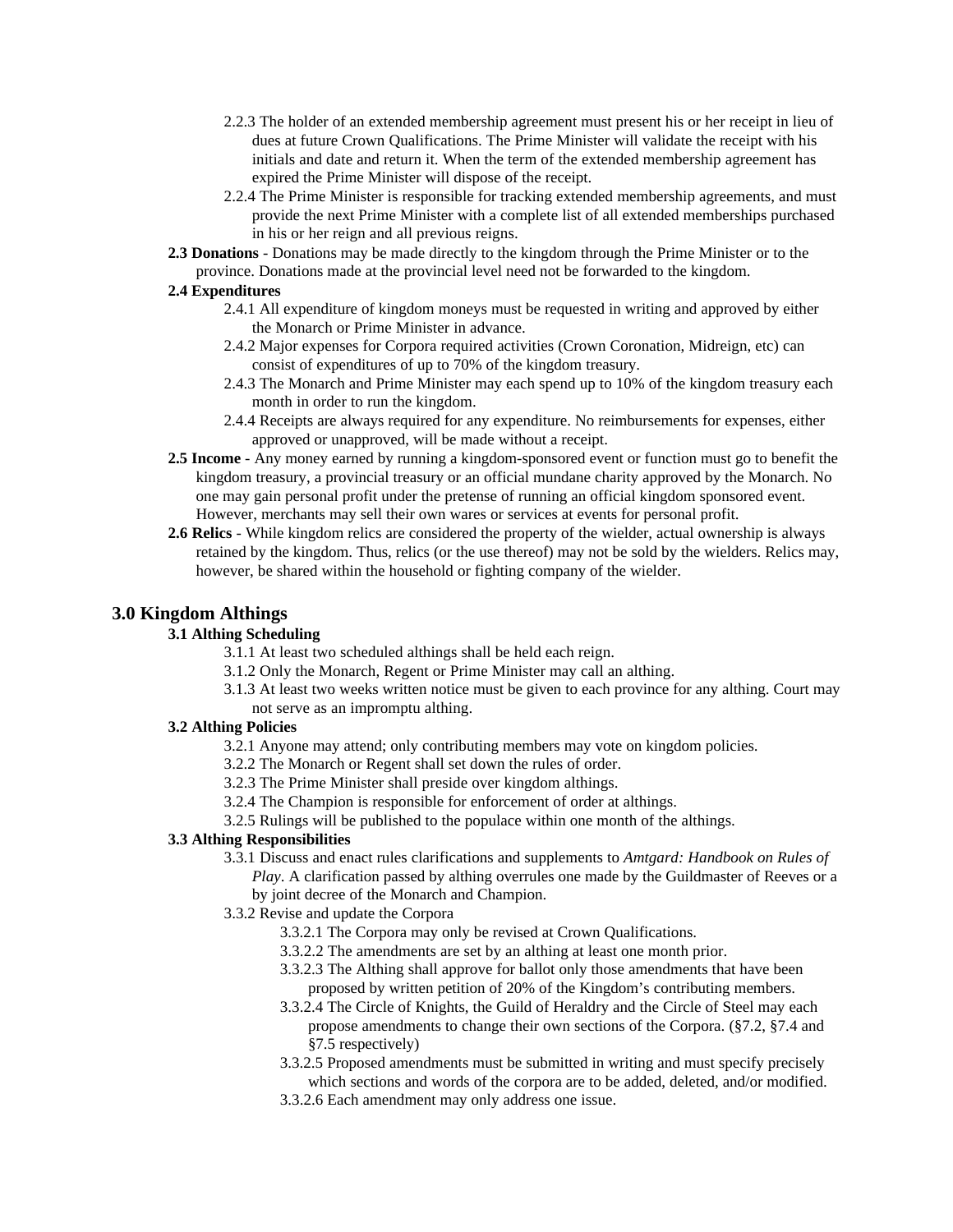- 3.3.2.7 In the event that two proposed amendments conflict with each other, they may be combined into one issue with multiple resolutions from which the voter may choose.
- 3.3.2.8 Proposed corpora amendments must be ratified by a two-thirds vote.
- 3.3.3 Discuss and vote on major expenditures of the club treasury.
- 3.3.4 Discuss the future of the kingdom and its priorities.
- 3.3.5 Deliberate on and ratify or reject proposals presented by the Board of Directors.
- 3.3.6 Vote to approve new provinces or to remove official status from existing provinces.
- 3.3.7 Hear and vote on appeals by former knights who have had their knighthood removed by the Circle of Knights.

## **4.0 Selection and Removal of Club Officers**

**4.1 Election Policies** - This section applies to all elections in the Wetlands and its affiliated groups.

- 4.1.1 Must be a contributing member to vote.
- 4.1.2 In order to vote in an election, a voter must have been a member of the populace for at least six months based on waiver date.
- 4.1.3 The official running an election may only vote to break a tie.
- 4.1.4 All elections are determined by plurality unless otherwise specified by the Corpora.
- 4.1.5 Under no circumstances may any individual officiate or help administer an election in which he or she is a candidate.
- 4.1.6 Candidates must submit advanced written intent to the officer running the election at least two weeks before the election in order to run for office.
- **4.2 Kingdom Officers** This section only applies to those officers listed in section 5.0.

## **4.2.1 Candidacy**

- 4.2.1.1 Must be 18 years of age or older.
- 4.2.1.2 Must be contributing members of the kingdom.
- 4.2.1.3 Must pass a corpora test and reeves test on the day of the election.
- 4.2.1.4 Monarch, Regent and Champion candidates must meet the requirements for qualification laid down by the autocrat of Crown Qualifications. The Prime Minister has no qualification requirements beyond passing the reeves and corpora tests.

## **4.2.2 Election**

- 4.2.2.1 The Monarch and Regent elections will be conducted by the Prime Minister at Crown Qualification.
- 4.2.2.2 The Prime Minister election will be conducted by the Monarch or his or her appointed representative at Midreign.
- 4.2.2.3 The Champion is the highest scoring candidate in the warskill section of Crown Qualifications.
- 4.2.2.4 All proxy votes must be written down, and include the printed mundane name, signature and phone number of the qualified voter, and must be turned in by the provincial record keeper or his or her representative at the election.
- 4.2.2.5 No person may run for or hold more than one kingdom level position with the exception of the Board of Directors. Anyone may run for and serve on the Board of Directors regardless of whether they hold another kingdom office.

#### **4.2.3 Incumbency**

- 4.2.3.1 Term is for six months.
- 4.2.3.2 May not hold the same office for more than two consecutive terms.
- 4.2.3.3 Shall forfeit the office if he or she misses more than four consecutive weeks or twelve weeks in total. Special situations may be waived by althing.
- 4.2.3.4 Not required to pay any dues to maintain membership status during their terms. Dues paid by a kingdom officer at his or her election will apply to the reign after he or she steps down.

#### **4.2.4 Removal**

4.2.4.1 Can be initiated by a petition signed by at least 20% of the contributing members of the kingdom.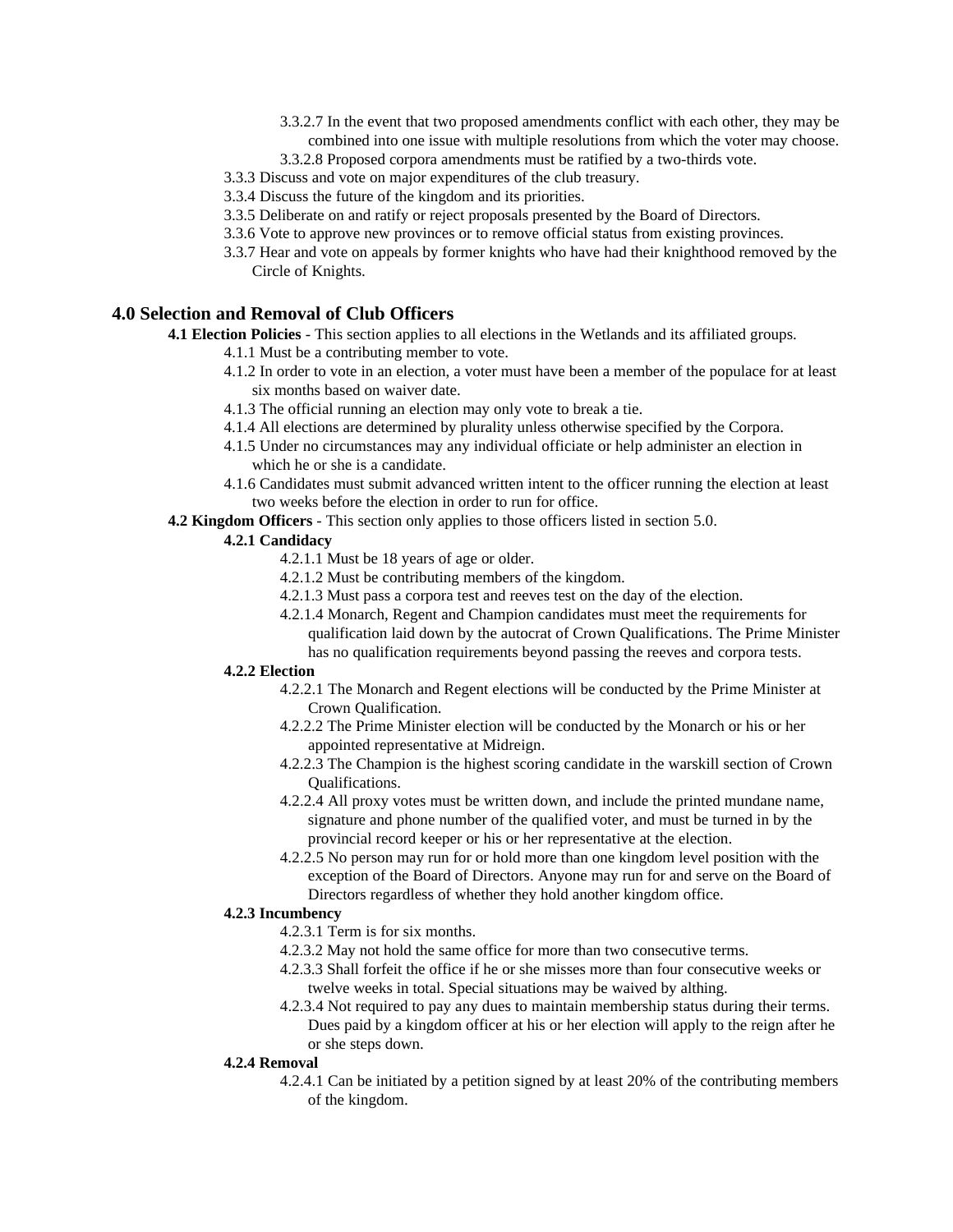- 4.2.4.2 The petition must be verified by the three highest unaffected kingdom officers.
- 4.2.4.3 Requires a 2/3 vote of althing for removal.
- 4.2.4.4 The Champion can be dismissed by joint decree of the Monarch, Prime Minister and Guildmaster of Reeves in situations where a Champion's actions or inaction may create a safety hazard or put the kingdom in a legally liable situation.

#### **4.2.5 Pro-tem officers**

- 4.2.5.1 If the Monarch should become unable to fulfill his or her duties before the end of his or her term, the Regent will become the pro-tem Monarch.
- 4.2.5.2 If any other kingdom officer becomes unable to fulfill his or her duties before the end of his or her reign, then the two highest remaining kingdom officers shall appoint an individual from the populace to serve as a pro-tem officer.
- 4.2.5.3 If any guildmaster becomes unable to fulfill his or her duties before the end of his or her reign, then the two highest remaining kingdom officers shall appoint an individual from the guild to serve as a pro-tem guildmaster.
- 4.2.5.4 A confirmation election by the appropriate voting body shall be held no later than one month from the day a pro-tem officer or guildmaster assumes a vacant position.
- 4.2.5.5 If a confirmation vote fails, the position will be filled by nomination and election by the appropriate voting body.

#### **4.3 Provincial Officers** - This section only applies to those officers listed in Section 6.0.

#### **4.3.1 Candidacy**

- 4.3.1.1 Must be a contributing member of his or her province.
- 4.3.1.2 Must meet the requirements for qualification laid down by the autocrat of the Tournament for the Coronet.

#### **4.3.2 Election (Tournament for the Coronet)**

- 4.3.2.1 Each province will hold a Tournament for the Coronet every six months.
- 4.3.2.2 All provincial offices will be elected at the Tournament for the Coronet.
- 4.3.2.3 The provincial champion is the highest scoring candidate in the warskill section of the Tournament for the Coronet.
- 4.3.2.4 Each Tournament for the Coronet shall be autocratted by highest provincial official not running for reelection or his or her appointed representative.

#### **4.3.3 Incumbency**

- 4.3.3.1 Term is for six months.
- 4.3.3.2 Provincial monarchs may not hold the same office for more than two consecutive terms.
- 4.3.3.3 Provincial monarchs are not required to pay any dues to maintain membership status during their terms. Dues paid before his or her election will be held and will carry over until after he or she steps down.

#### **4.3.4 Removal**

- 4.3.4.1 Can be initiated by a petition signed by at least 20% of the contributing members of the province.
- 4.3.4.2 The petition must be verified by the highest unaffected provincial officer.
- 4.3.4.3 Requires a 2/3 vote of althing for removal.
- 4.3.4.4 Provincial defenders can be removed by a joint decree of the provincial monarch and provincial prime minister.

#### **4.3.5 Pro-tem officers**

- 4.3.5.1 If a provincial monarch should become unable to fulfill his or her duties before the end of his or her term the provincial regent will become the pro-tem provincial monarch.
- 4.3.5.2 If the province does not have a regent or if a provincial officer other than the monarch becomes unable to fulfill his or her duties before the end of his or her reign, then the remaining provincial officers shall appoint an individual from the provincial populace to serve as a pro-tem officer.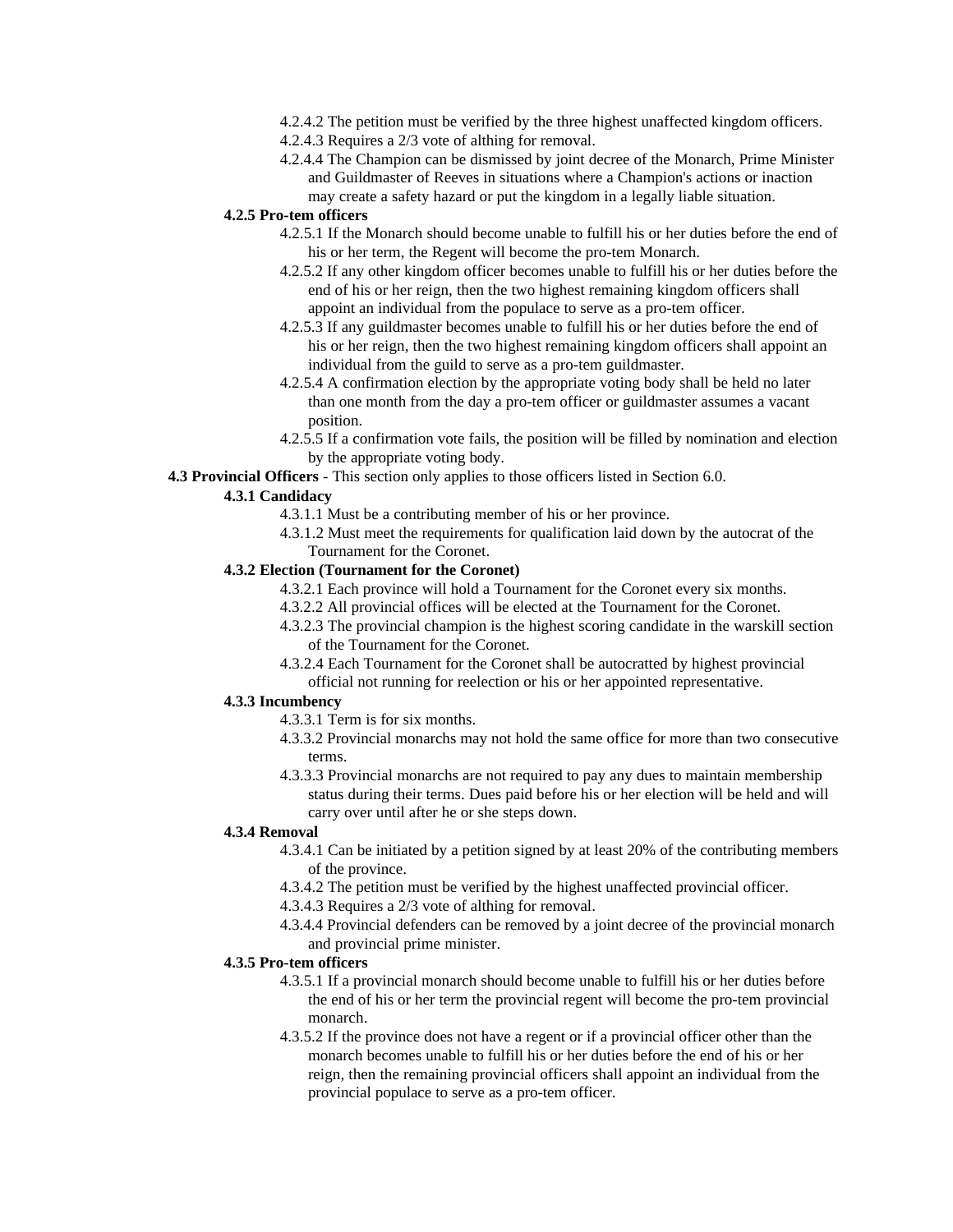- 4.3.5.3 A confirmation election shall be held no later than one month from the point a pro-tem officer assumes the vacant position.
- 4.3.5.4 If a confirmation vote fails, the position will be filled by nomination and election by the appropriate voting body.

#### **5.0 Kingdom Officers**

## **5.1 Monarch (King or Queen)**

## **5.1.1 Administrative Responsibilities and Powers**

- 5.1.1.1 Shall serve as the Chief Executive Officer of the Board of Directors during his or her term and shall hold an automatic seat on the Board of Directors for one reign upon stepping down. In cases where the Monarch runs for second consecutive term, the previous Monarch will remain on the BoD for another term.
- 5.1.1.2 Will schedule and preside over an open meeting to bestow and schedule corpora required and other kingdom level events. Shall insure the publication of a calendar of all kingdom events for his or her reign within thirty days after coronation.
- 5.1.1.3 May spend up to 10% of the treasury every month in order to run the kingdom. Althing must vote on any larger expenditures of the treasury. Any of that percentage not spent does not accumulate. Receipts are required for all expenditures.
- 5.1.1.4 Any decision agreed upon by the Monarch and Prime Minister is bylaw until the next althing (within one month), provided it does not conflict with a previous althing decision or mundane law.
- 5.1.1.5 May overrule a clarification made by the Guildmaster of Reeves with another clarification with the agreement of the Champion.
- 5.1.1.6 May call althings and set down althing rules of order.
- 5.1.1.7 May promote or demote provinces with the agreement of the Prime Minister.

#### **5.1.2 Ceremonial Responsibilities and Powers**

- 5.1.2.1 Shall preside over and conduct all kingdom level ceremonies and functions.
- 5.1.2.2 May bestow honors and awards as listed in section 9. Shall solicit a list from provincial leaders of proposed recipients of kingdom level awards.
- 5.1.2.3 May grant additional credits at his or her discretion
- 5.1.2.4 May remove any title of nobility with the agreement of the Regent.
- 5.1.2.5 May create new titles, orders of masterhood and other awards. Althing must
	- approve new orders of masterhood by the amendment process (See §3.3.2)

## **5.2 Regent (Prince or Princess)**

#### **5.2.1 Administrative Responsibilities and Powers**

- 5.2.1.1 Shall be responsible for fostering the growth of arts and sciences within the kingdom.
- 5.2.1.2 Shall autocrat or appoint an autocrat for the next Crown Coronation.
- 5.2.1.3 Shall become the pro-tem Monarch if the present Monarch should become unable to fulfill his or her duties before the end of his or her term contingent upon a confirmation election. (See §4.2.5)
- 5.2.1.4 May call althings and set down althing rules of order.

#### **5.2.2 Ceremonial Responsibilities and Powers**

- 5.2.2.1 Shall work with the Monarch to solicit a list of proposed recipients for appropriate awards. May bestow honors and awards as listed in section 9.
- 5.2.2.2 May remove any title of nobility with the agreement of the Monarch.
- 5.2.2.3 May create new titles, orders of masterhood and other awards pertaining to the arts and sciences. Althing must approve new orders of masterhood by the amendment process (See §3.3.2)
- **5.3 Prime Minister**  All responsibilities and powers of the Prime Minister are administrative in nature.
	- 5.3.1 Shall serve as the Chief Financial Officer of the Board of Directors during his or her term.
	- 5.3.2 Shall provide, on demand, full financial disclosure to the Monarch, Board of Directors or althing. Full financial disclosure shall be published to the populace at least once per term.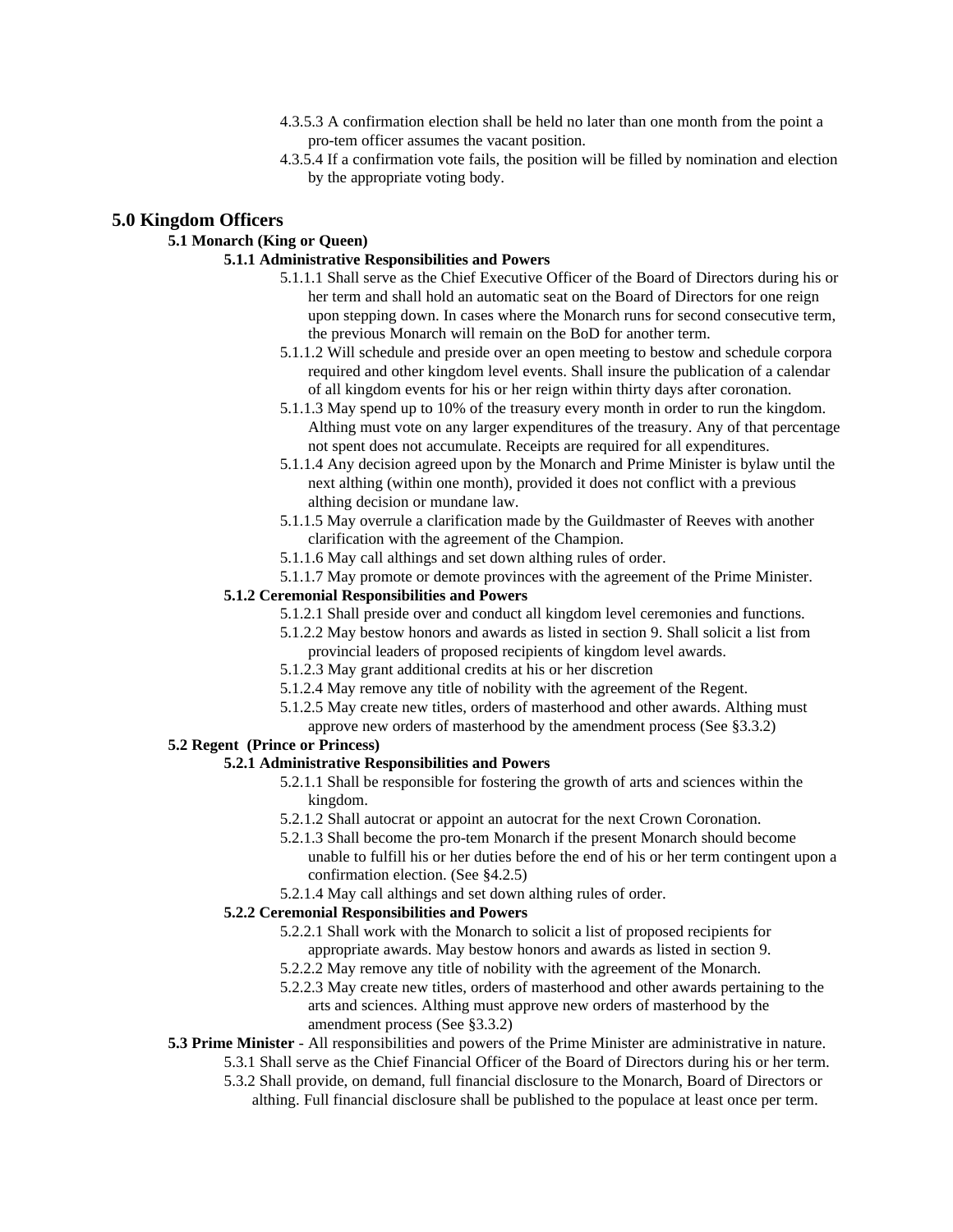- 5.3.3 Maintain accurate records on the dues paid status, awards status and attendance of all club members. It is strongly recommended that the Prime Minister have access to the Internet to update the kingdom records.
- 5.3.4 Is responsible for providing master rulebooks, corporas and newsletters to provincial records keepers for his or her province. Shall publish a newsletter at least once every two months.
- 5.3.5 May spend 10% of the treasury every month in order to run the kingdom. Althing must vote on any larger expenditures of the treasury. Any of that percentage not spent does not accumulate. Receipts are required for all expenditures.
- 5.3.6 May call althings and is responsible for running althings.
- 5.3.7 Any decision agreed upon by the Monarch and Prime Minister is bylaw until the next althing, provided it does not conflict with a previous althing decision or mundane law.
- 5.3.8 May promote or demote provinces with the agreement of the Monarch.
- **5.4 Champion** All responsibilities and powers of the Champion are administrative in nature.
	- 5.4.1 Responsible for ensuring that all weapons, shields, armor and other game items used at kingdom and inter-kingdom level functions have been checked for safety and legality in accordance to the requirements set down by the Circle of Steel. The Champion has the discretion to remove any weapon, shield, armor or other game item that he or she deems unsafe.
	- 5.4.2 Shall maintain a lost and found for the kingdom.
	- 5.4.3 Responsible for organizing the battlegames at kingdom level events at times when no predetermined scenarios are scheduled.
	- 5.4.4 Responsible for enforcement of order at althings.
	- 5.4.5 May overrule a clarification made by the Guildmaster of Reeves with another clarification with the agreement of the Monarch.

## **6.0 Provincial Officers**

- **6.1 Provincial Monarch** The leader of a province. Every group must have a provincial monarch. The provincial monarch is typically given the title Sheriff in outposts and shires, Baron or Baroness in Baronies, Duke or Duchess in duchies and Grand Duke or Grand Duchess in Grand Duchies.
	- 6.1.1 Shall preside over and conduct all provincial ceremonies and functions.
	- 6.1.2 May bestow honors and awards as listed in section 9.
	- 6.1.3 May create new provincial level honors, awards and positions.
	- 6.1.4 Other duties as listed in *Amtgard: Handbook on the Rules of Play*. Note that the handbook refers to several offices only found at the kingdom level such as Guildmaster of Reeves and Guildmaster of Monsters. In local provincial games, the provincial monarch shall serve in these capacities if a comparable local office has not been created.
- **6.2 Provincial Regent** The minister of arts and sciences. The provincial regent is typically given the title Ducal Regent in duchies and Grand Ducal Regent in grand duchies. Outposts, shires and baronies typically do not have an office of regent, though they may certainly create one if they so wish.
	- 6.2.1 Shall be responsible for the promotion of the arts and sciences in his or her province.
	- 6.2.2 May bestow honors and awards as listed in section 9.
	- 6.2.3 May create new provincial level honors and awards pertaining to the arts and sciences.
	- 6.2.4 Is responsible for provincial level feasts held within the province.
	- 6.2.5 Shall act as the provincial monarch when the provincial monarch is not present.
	- 6.2.6 Shall become the pro-tem provincial monarch if the present provincial monarch should become unable to fulfill his or her duties before the end of his or her term contingent upon a confirmation election. (See §4.3.5)
- **6.3 Provincial Prime Minister** The record keeper and treasurer of a province. Every group must have a provincial prime minister. The provincial prime minister is typically given the title Clerk in outposts and shires, Seneschal in Baronies, Chancellor in duchies and General Minister in Grand Duchies.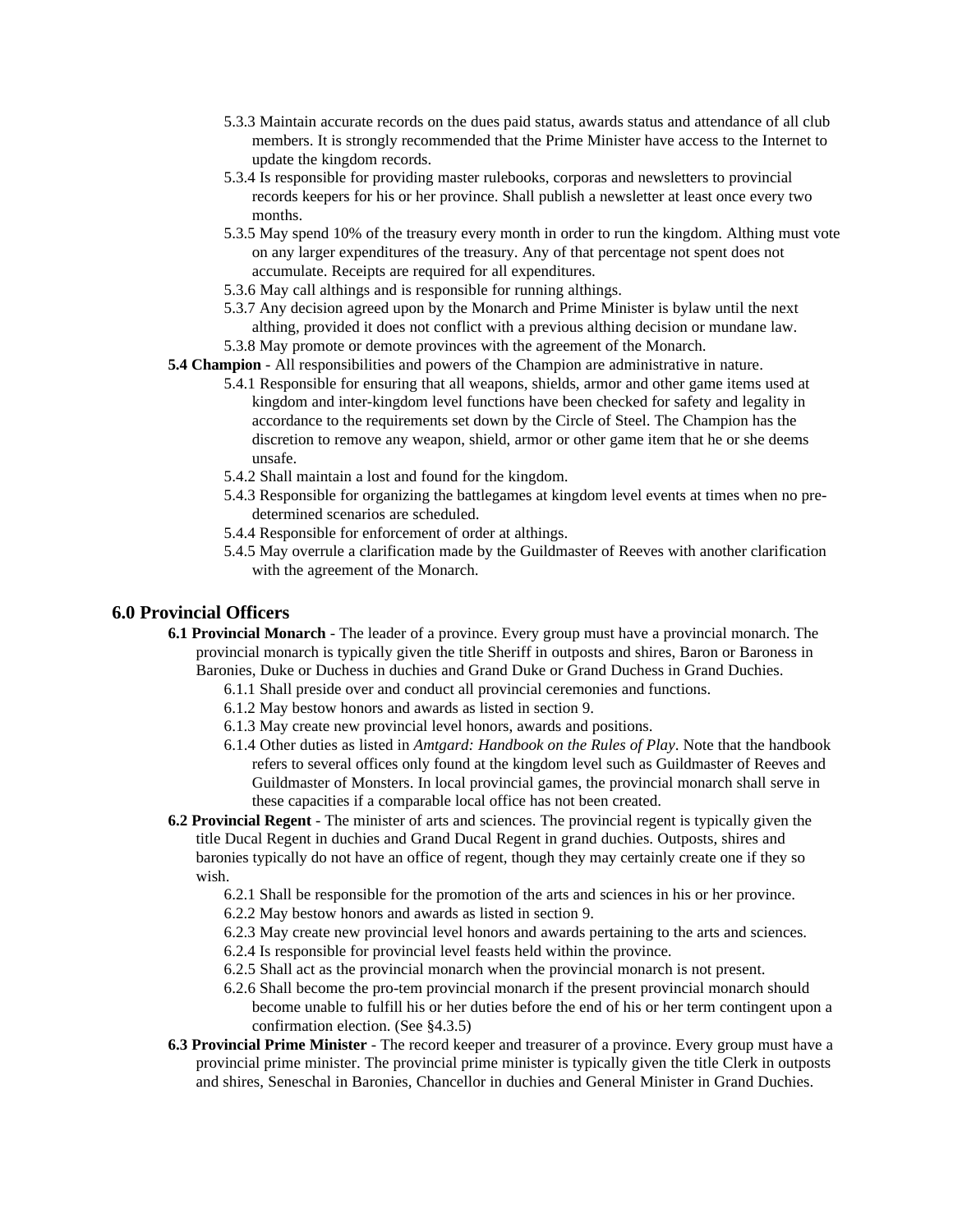Often shires and outposts assign the duties of the provincial prime minister to the provincial monarch.

- 6.3.1 Shall maintain accurate records on attendance, awards and other member information.
- 6.3.2 Shall provide provincial records to the kingdom Prime Minister at least twice in his or her term.
- 6.3.3 Shall assist the Prime Minister in the collection of kingdom contributing membership dues from within their province.
- 6.3.4 Shall distribute rulebooks, corporas and newsletters to contributing members within their province.
- 6.3.5 Other duties as listed in *Amtgard: Handbook on the Rules of Play*.
- **6.4 Provincial Champion** The safety officer and master of games of a province. The provincial champion is typically given the title Ducal Defender in duchies and Grand Ducal Defender in Grand Duchies. Outposts, shires and baronies typically assign the duties of the provincial champion to the provincial monarch.
	- 6.4.1 Responsible for ensuring that all weapons, shields, armor and other game items used at provincial and inter-provincial level functions have been checked for safety and legality in accordance to the requirements set down by the Circle of Steel. The provincial champion has the discretion to remove any weapon, shield, armor or other game item that he or she deems unsafe.
	- 6.4.2 Shall maintain a lost and found for the province.
	- 6.4.3 Shall organize battlegames when no predetermined scenarios are scheduled.
	- 6.4.4 Shall insure that event and battlegame sites in his or her province are reasonably litter-free at the close of a weekly meeting or event.
- **7.0 Kingdom Councils -** This section describes the bylaws of these official kingdom bodies that are mandated by the kingdom. It is understood that each of these groups has its own bylaws in addition to the bylaws in this section, but in the case of a conflict between the internal bylaws of a group and the bylaws laid down in this corpora, the corpora always takes precedence.

#### **7.1 Board of Directors (BoD)**

- **7.1.1 Membership** The Board of Directors consists of seven members. Three are appointed and four are elected.
	- 7.1.1.1 All members of the BoD must be at least 18 years of age.
	- 7.1.1.2 The current Monarch will serve as the Chief Executive Officer of the Board of **Directors**
	- 7.1.1.3 The current Prime Minister will serve as the Chief Financial Officer of the Board of Directors.
	- 7.1.1.4 The last person who served as Monarch and is a contributing member of the Wetlands holds an automatic seat on the Board of Directors.
	- 7.1.1.5 The remaining four positions are elected at Crown Coronation in an election run by the Prime Minister.
	- 7.1.1.6 Two seats will be filled by election at the Fall Crown Coronation and the other two at the Spring Crown Coronation.
	- 7.1.1.7 If a member of the BoD steps down or becomes Monarch or Prime Minister, then an election for the empty seat shall be held at the next scheduled althing. This protem BoD member will step down when the original term was supposed to expire.
	- 7.1.1.8 Any member of the BoD may be removed from office if initiated by a majority of the BoD and approved by althing.

#### **7.1.2 Responsibilities and Powers**

- 7.1.2.1 Serves as the business management of the organization, responsible for insuring that the organization is operated according to the laws of the US and State of Texas.
- 7.1.2.2 Responsible for the accounting for kingdom funds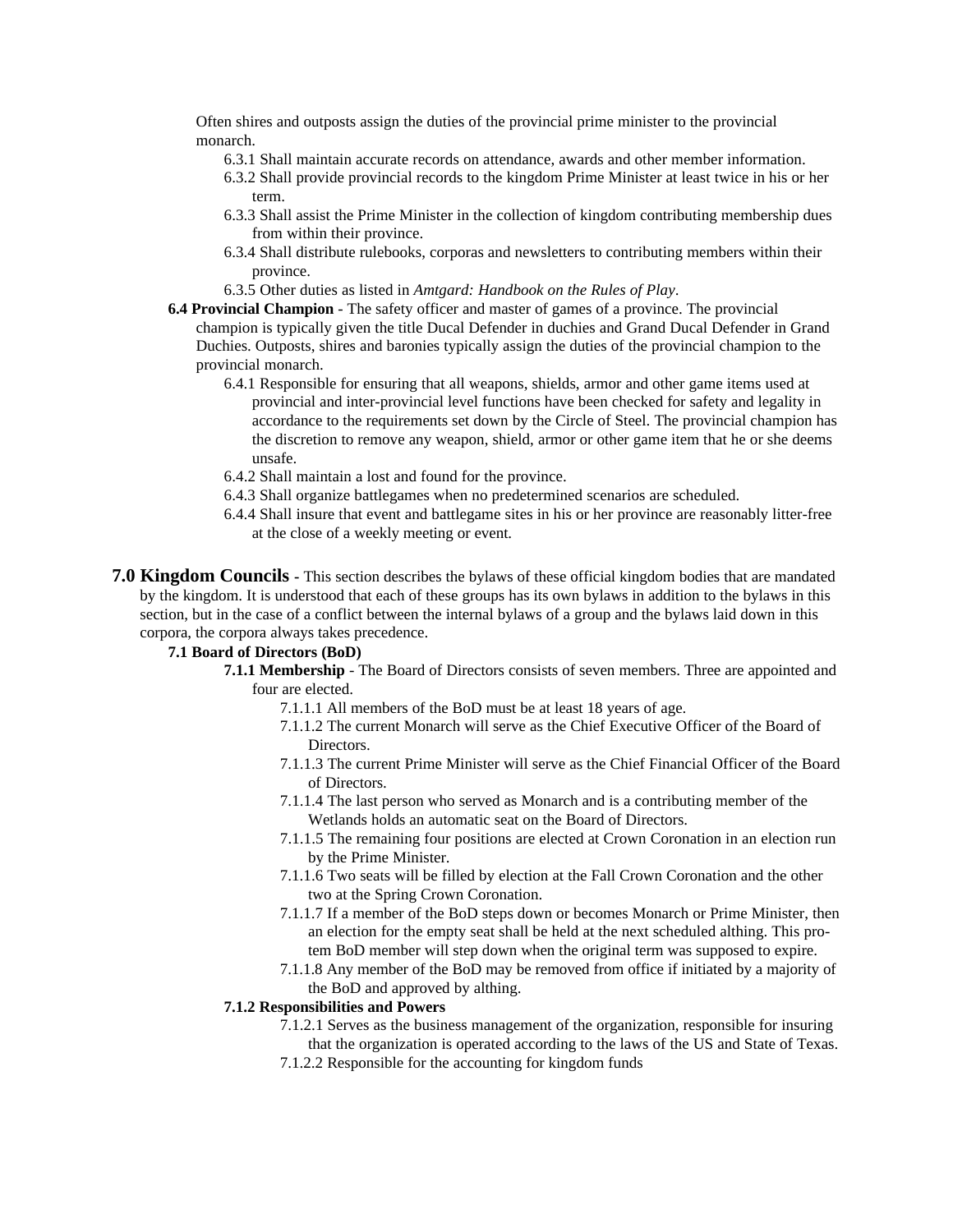- 7.1.2.3 Shall serve as the authority in any matters involving the club and individuals or organizations outside the club with whom the kingdom may wish to conduct business.
- 7.1.2.4 Only members of the BoD can enter into a legally binding agreement on behalf of the Kingdom of the Wetlands. A vote of the BoD is required before any such agreement may be entered into.
- 7.1.2.5 The BoD will have no power to change, alter or otherwise affect the rulebook or corpora without direct althing approval.
- 7.1.2.6 The BoD has no status in the order of precedence and no jurisdiction over internal club functions.

## **7.1.3 Meetings**

- 7.1.3.1 All BoD meetings are open, unless declared closed by vote of the BoD. Even at an open meeting the BoD reserves the right to allow or disallow non-BoD members to speak.
- 7.1.3.2 The BoD shall meet to discuss business not less than once every three months.

#### **7.1.4 Offices of the BoD**

- 7.1.4.1 Chief Executive Officer Responsible for maintaining a mailing address for the Amtgard corporation. Will work with the Chief Financial Officer to handle all corporate business with all government agencies and organizations. The current reigning Monarch automatically fills this position.
- 7.1.4.2 Chief Financial Officer Shall maintain an accurate record of all corporate income and expenditures. The kingdom Prime Minister automatically fills this position.
- 7.1.4.3 Secretary Will be responsible for keeping the minutes of each BoD meeting and will make these minutes available to the Prime Minister for publication. This office shall be elected by the BoD.

#### **7.2 Circle of Knights**

## **7.2.1 Membership**

- 7.2.1.1 Only those knights who are contributing members of the Wetlands are on the Circle of Knights.
- 7.2.1.2 Knighthoods may be removed by a vote of the Circle of Knights. Knights removed by the Circle of Knights have the right to appeal this removal to althing.

## **7.2.2 Responsibilities and Powers**

- 7.2.2.1 The Circle of Knights votes on and grants the honor of knighthood.
- 7.2.2.2 Shall observe members of the kingdom for those qualified to receive knighthood.

## **7.2.3 Meetings**

- 7.2.3.1 Any knight may attend a Wetlands Circle of Knights meeting, however only those knights who are members of the Circle of Knights are allowed to vote on knight candidates.
- 7.2.3.2 The Monarch may attend the Circle of Knights meeting to present his candidates for knighthood and may participate in the discussions about those candidates. He may not vote nor may he witness the voting unless he is a knight.
- 7.2.3.3 The meeting of the Circle of Knights is considered confidential. Those knights attending the meeting shall not discuss meeting proceedings outside the meeting.

#### **7.2.4 The Guildmaster of Knights**

- 7.2.4.1 Every Coronation the Guildmaster of Knights shall be elected from and by the Circle of Knights.
- 7.2.4.2 Term is for six months.
- 7.2.4.3 May call Circle of Knights meetings. If the Guildmaster/mistress of the Circle of Knights is unable or unwilling to call a meeting of the Circle of Knights then the Monarch may choose to call the meeting.
- 7.2.4.4 Shall break all ties.
- 7.2.4.5 Shall inform members that are absent from a Circle of Knights meeting of what transpired at the meeting.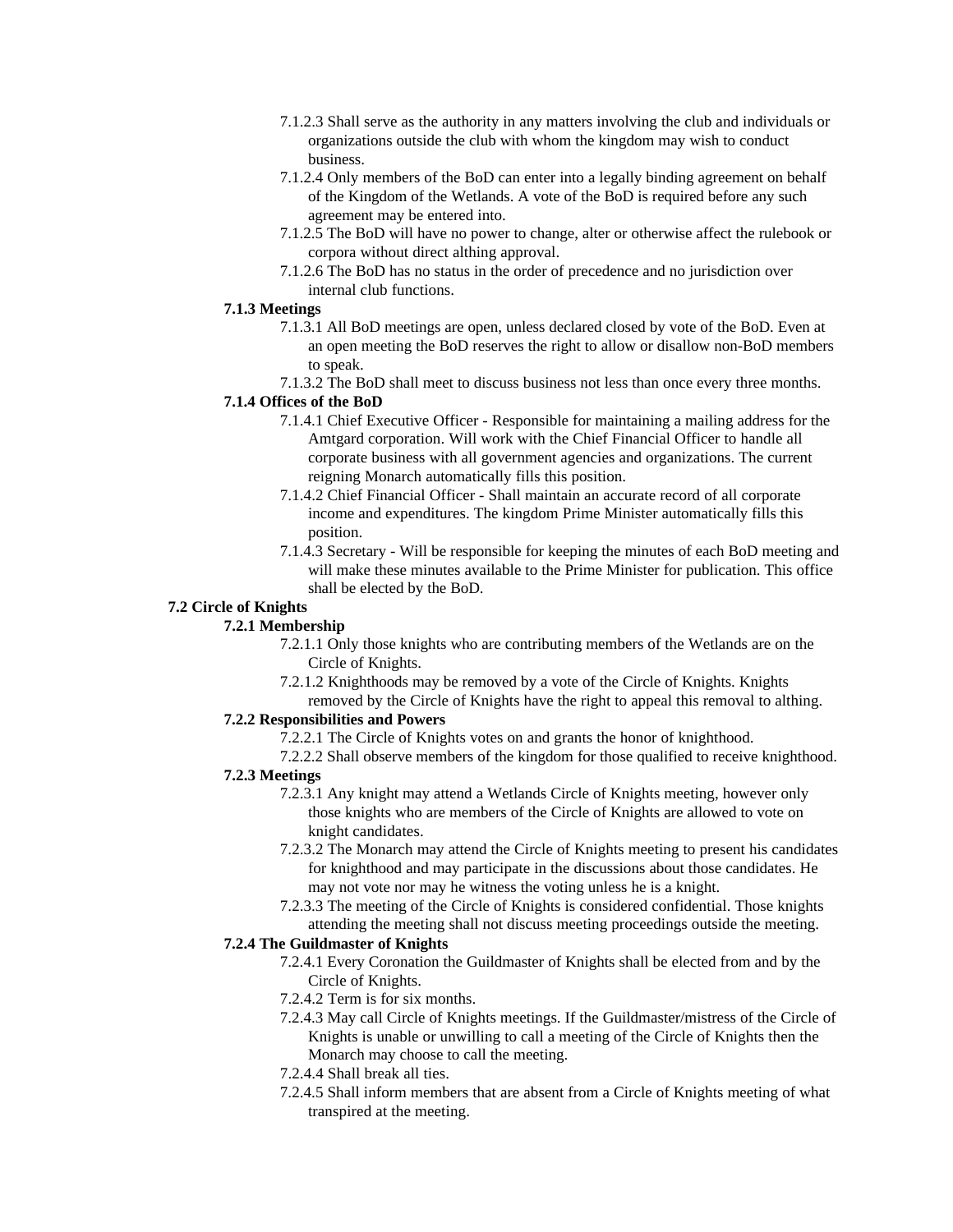- 7.2.5 The Circle of Knights may decide on two possible proposals for changes to the section of the Corpora governing it (§7.2).
	- 7.2.5.1 These proposed amendments will appear on the ballot at Kingdom Qualifications.
	- 7.2.5.2 These proposed amendments must be submitted to the kingdom Prime Minister no later than the althing at which the at-large amendment proposals are discussed.

#### **7.3 Reeves Guild**

## **7.3.1 Membership**

- 7.3.1.1 Members of the guild are those who have passed the reeves test with a score of 75% or better and the current Guildmaster.
- 7.3.1.2 Reeves qualified status will expire at each Crown Qualifications, regardless of when the reeves test was passed in the previous six months.

#### **7.3.2 Responsibilities and Powers**

- 7.3.2.1 Shall work with the Monarch, Prime Minister and provincial officers to insure that the rules are applied accurately, fairly and honestly on the battlefield.
- 7.3.2.2 Shall work with the Champion in checking armor and weapons for safety and legality. Champion has final say when there is disagreement.
- 7.3.2.3 May enforce a warning, bout forfeiture, tournament disqualification or removal from battlegames for particularly troublesome or unsportsmanlike fighters.

#### **7.3.3 Guildmaster of Reeves**

- 7.3.3.1 Shall be chosen from the Reeves Guild by election at Crown Qualifications.
- 7.3.3.2 Must make sure that there are an appropriate number of reeves at any kingdom event, and ensure that the conduct of reeves is competent and fair.
- 7.3.3.3 Shall have the right and responsibility to make official kingdom rules interpretations where the rules of play are ambiguous or unsafe.
- 7.3.3.4 Rulings of the Guildmaster of Reeves may be overridden with another ruling by the kingdom Monarch and Champion.
- 7.3.3.5 Will give the reeves test every six months at Crown Qualifications. Responsible for providing kingdom level reeves tests to provincial groups upon request.
- 7.3.3.6 Must be 18 years of age or older.
- 7.3.3.7 Can be dismissed by a joint decree of the Monarch and Prime Minister.

#### **7.4 The Circle of Steel (CoS)**

- **7.4.1 Membership** Members of the CoS consist of: the Champion of Arms, the provincial Champion of each province and the captains of each fighting company provided the captain is a contributing member of the Kingdom of the Wetlands (See §1.0).
- **7.4.2 Responsibilities and Powers** Sets the standards for weapon, shield and armor safety and legality. Publishes these standards to all kingdom provinces when such standards have been officially ratified and/or changed.

#### **7.4.3 Meetings**

- 7.4.3.1 Each Wetlands province must be notified of meeting times, dates, and locations at least two weeks in advance of any such meetings.
- 7.4.3.2 Anyone may attend meetings of the CoS.
- 7.4.3.3 Anyone may speak at meetings of the CoS.
- 7.4.3.4 Only CoS members may vote on rules clarifications regarding safety.
- 7.4.4 The Circle of Steel may decide on two possible proposals for changes to the section of the Corpora governing it (§7.4).
	- 7.4.4.1 These proposed amendments will appear on the ballot at the Kingdom Qualifications.
	- 7.4.4.2 These proposed amendments must be submitted to the kingdom Prime Minister no later than the althing at which the at-large amendment proposals are discussed.

#### **7.5 Guild of Heraldry**

**7.5.1 Membership** - Shall consist of those members of the Wetlands who are interested in heraldry who register their names with the Guildmaster of Heraldry.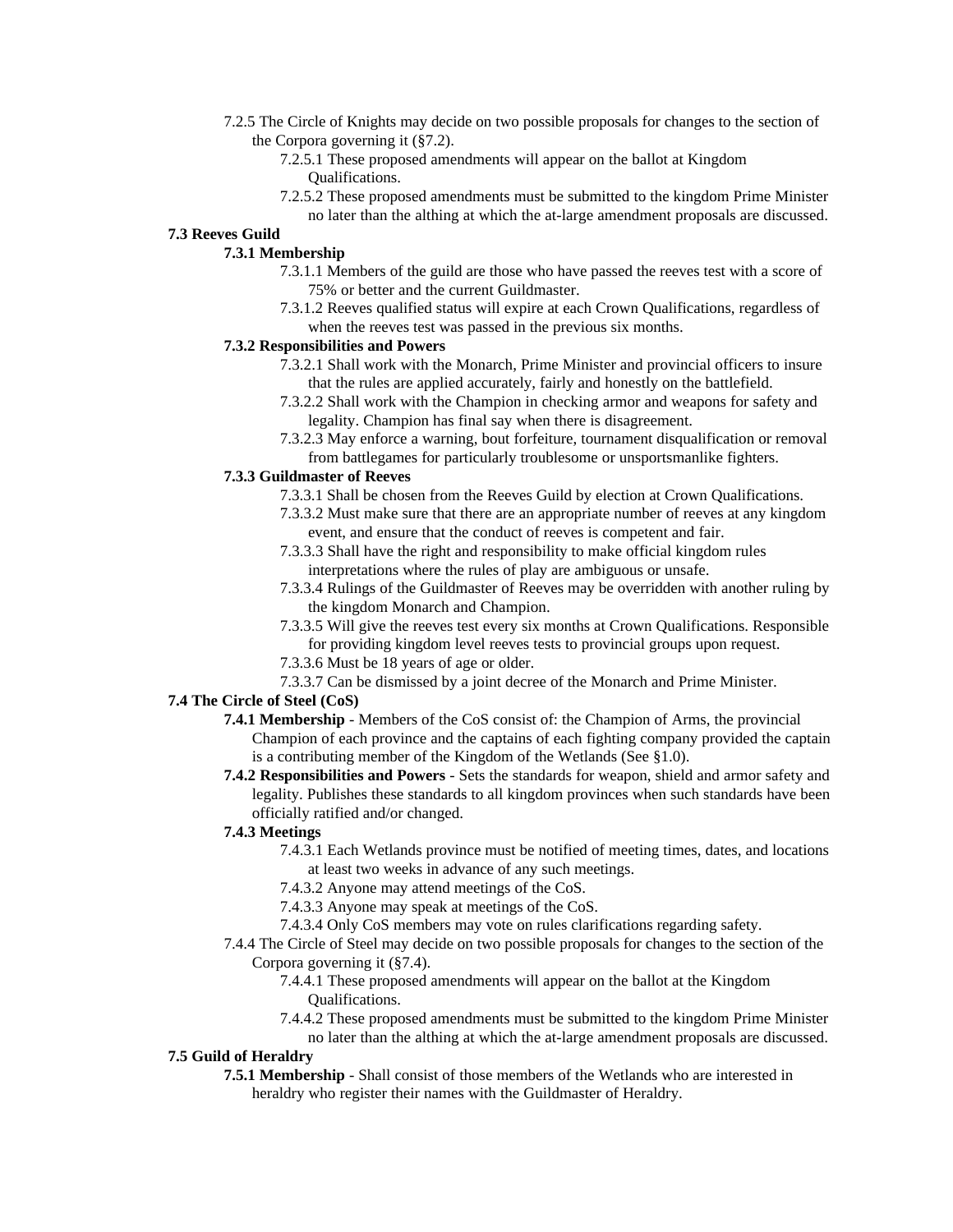#### **7.5.2 Responsibilities and Powers**

- 7.5.2.1 Shall maintain an official registry of heraldry for the kingdom.
- 7.5.2.2 Shall promote knowledge of heraldry by teaching classes and publishing booklets.

## **7.5.3 Meetings**

- 7.5.3.1 Shall be held during Midreign and Coronation, or upon request of the Guildmaster of heraldry.
- 7.5.3.2 A meeting quorum shall consist of those members present at the meeting.
- 7.5.3.3 Meetings shall be scheduled at least six weeks in advance.

#### **7.5.4 Guildmaster of Heraldry**

- 7.5.4.1 Shall be elected by those members of the Guild of Heraldry present during the Midreign meeting.
- 7.5.4.2 Shall preside over all meetings of the Guild of Heraldry.
- 7.5.4.3 Term is for six months.
- 7.5.4.4 Shall act as the official registrar of heraldry for the kingdom.
- 7.5.5 The Guild of Heraldry may decide on two possible proposals for changes to the section of the Corpora governing it (§7.5).
	- 7.5.5.1 These proposed amendments will appear on the ballot at the Kingdom Qualifications.
	- 7.5.5.2 These proposed amendments must be submitted to the kingdom Prime Minister no later than the althing at which the at-large amendment proposals are discussed.

## **7.6 Royal Guard**

#### **7.6.1 Membership**

- 7.6.1.1 Appointment and dismissal of the Royal Guard are at the option of the Monarch and Regent. Guards may only be dismissed by the officer who appointed them
- 7.6.1.2 In addition to the Captain of the Guard and the Regent's Defender, the Monarch may appoint six guards and the Regent may appoint four guards.

## **7.6.2 Responsibilities and Powers** - Shall escort the crown and aid the Captain of the Guard.

#### **7.6.3 Captain of the Guard**

- 7.6.3.1 Appointment and dismissal are the Monarch's option.
- 7.6.3.2 Will work with event autocrats to maintain security, both mundane and persona.
- 7.6.3.3 Shall insure that the Monarch is properly escorted.
- 7.6.3.4 Will share duties with the Champion in terms of carrying out the policies of the crown.
- 7.6.3.5 Responsible for safe storage, handling and use of security related property
	- (walky-talkies, etc.) owned by the kingdom.

## **7.6.4 Regent's Defender**

- 7.6.4.1 Appointment and dismissal are the Regent's option.
- 7.6.4.2 Shall insure that the Regent is properly escorted.
- 7.6.4.3 Shall assist the Captain of the Guard with his or her duties.

## **7.7 Fighting Class Guilds -** Class guilds include all fighting guilds (Warriors, Healers, Barbarians, etc.)

**7.7.1 Membership** - One must have participated for credit in a guild's class in the past six months to be a member.

## **7.7.2 Responsibilities and Powers**

- 7.7.2.1 Shall encourage the members of their guild to follow the proper rules of the class.
- 7.7.2.2 Encourage garb, equipment and persona applicable to the class.
- 7.7.2.3 Shall provide information and encouragement to the new members of the class.

## **7.7.3 Class Guildmasters -**

- 7.7.3.1 Each fighting guild will each vote for its guildmaster at Crown Qualifications.
- 7.7.3.2 Provinces may have their own fighting class guildmasters, as needed.
- 7.7.3.3 Guildmasters may be removed from office by a 2/3 vote of all guild members.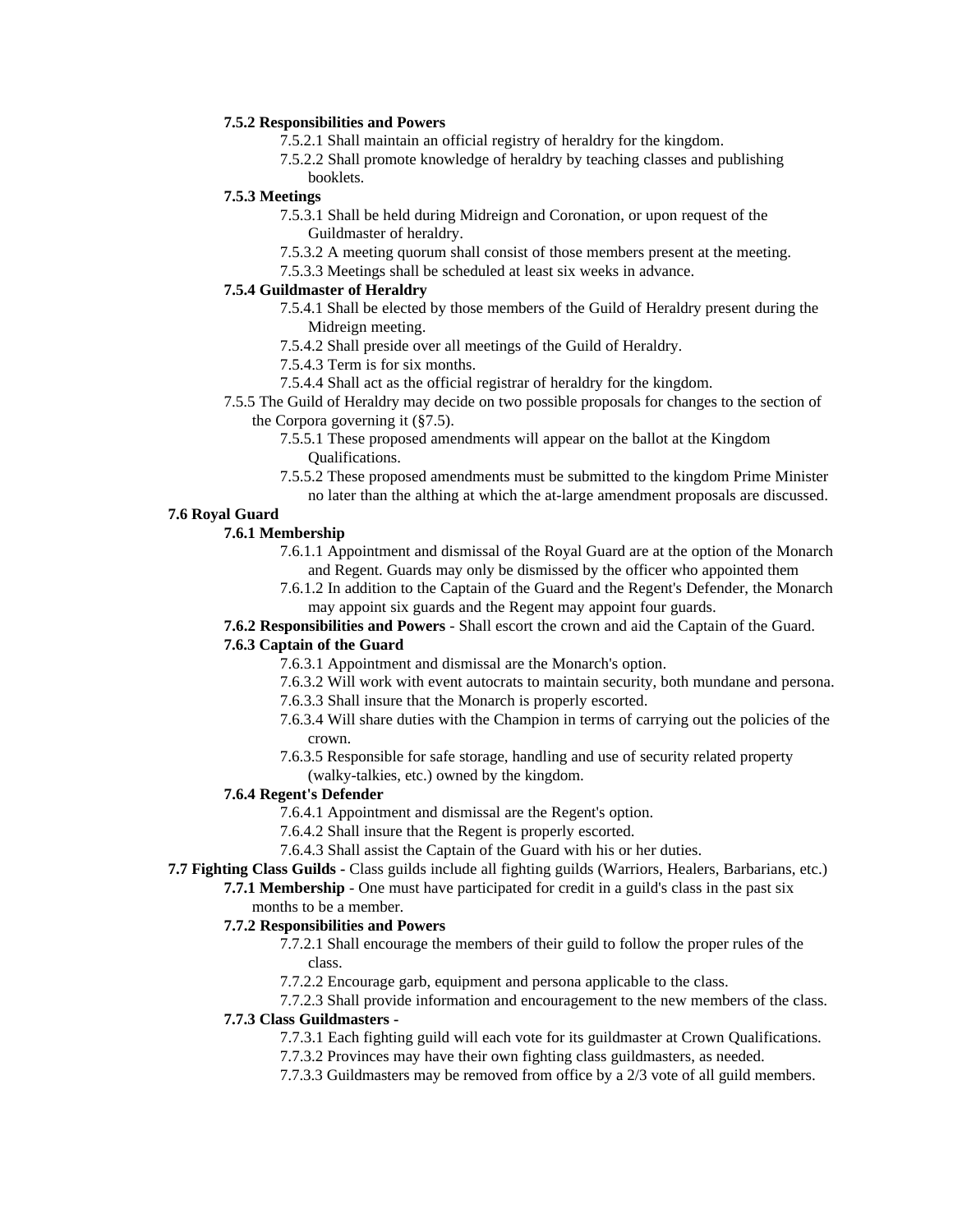7.7.3.4 Shall submit a list of those members of his or her guild deserving of awards by observing members and consulting provincial guildmasters.

## **8.0 Kingdom Calendar**

**8.1 Crown Qualifications -** Will be held approximately six months after the last Crown Qualifications. Consists of three tournaments each with multiple events.

- **8.1.1 Autocrat** Shall be selected by the highest club officer not running for office, excluding the Prime Minister.
	- 8.1.1.1 The autocrat may create events as they see fit in addition to the required standardized events.
	- 8.1.1.2 Specific rules for these tournaments and requirements for candidacy qualification shall be published by the autocrat at least six weeks prior.
- **8.1.2 Warskill Tournament**  The tournament must consist of at least the following standardized events, but may include additional events such as: single dagger, double dagger, sword and dagger, offhand sword and shield, pole arm, great weapon, open style combat, spellball, etc.
	- 8.1.2.1 Single Short Sword
	- 8.1.2.2 Florentine Short Swords
	- 8.1.2.3 Short Sword and Medium Shield
	- 8.1.2.4 Archery (target or combat)
- **8.1.3 Culturals Tournament**  The tournament must consist of at least events that include entries satisfying the criteria for the following awards, but may include additional events. Multiple entries are allowed in each event, but a single entry may not be entered in more than one event or in another tournament.
	- 8.1.3.1 Order of the Dragon such as: flat art, 3D art, singing, instrumental music, best tasting cooking, etc.
	- 8.1.3.2 Order of the Owl such as: active construction, passive construction, weapon and shield construction, etc.
	- 8.1.3.3 Order of the Smith such as: factual writing, composition, etc.
	- 8.1.3.4 Order of the Garber such as: best looking garb, fighting garb, etc.
- **8.1.4 Statecraft Tournament**  Only candidates for Monarch and Regent may enter the Statecraft tournament. The tournament event roster must consist of at least the following standardized events, but may include additional events such as: Wetlands or Amtgard heraldry test, Wetlands awareness test, award recognition and assignment test, event proposal, etc.
	- 8.1.4.1 Platform Speaking Candidates present their goals for the reign and answer questions from the judges and populace. Judged on presence, organization and preparation.
	- 8.1.4.2 Debate Candidates must present an impromptu argument on a given Amtgard related topic. Judged on reasoning, diplomacy and sincerity.
	- 8.1.4.3 Written Candidates submit an essay or other written work on a topic predetermined by the autocrat. The topic must be declared at least six weeks prior to Crown Qualifications. Judged on coherence, presentation and content.
	- 8.1.4.4 Conflict Resolution Candidates role-play the position they are seeking in an intense problem-solving scenario. Judged on decisiveness, efficiency and creativity.
- **8.2 Crown Coronation (Endreign)** A celebration to honor the departing monarchy and welcome the

incoming monarchy.

- 8.2.1 Will be held one or two weeks after the Crown Qualifications.
- 8.2.2 Shall be the responsibility of the outgoing Regent.
- 8.2.3 Two seats on the Board of Directors and the Guildmaster of Knights will be elected.
- **8.3 Weaponmaster Tournament** This is a passage of arms in several different weapons classes. The winner will hold the title of Weaponmaster until the next such tournament.
	- 8.3.1 Will be held one or two weeks after Crown Coronation.
	- 8.3.2 Shall be sponsored by the Kingdom Champion.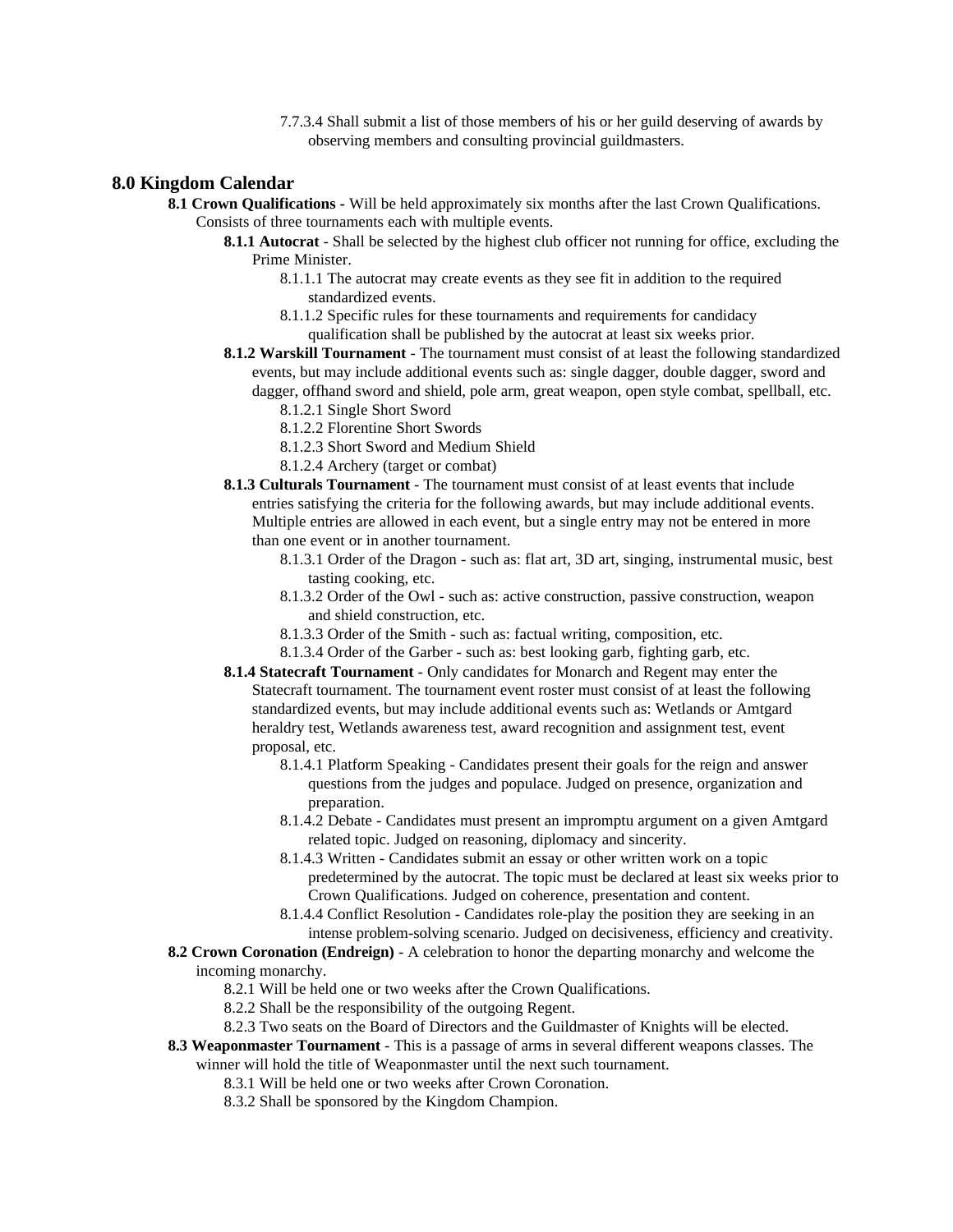- **8.4 Relic Quest** A quest to distribute the relics defined in *Amtgard: Handbook on Rules of Play* in addition to kingdom specific relics such as the Amulet of Enchantments. The winners of each relic will be allowed to use it until the next relic quest.
	- 8.4.1 Must be held before the Midreign Revel.
	- 8.4.2 Shall be sponsored by the Reeves guild.
- **8.5 Midreign Revel** A celebration to honor the current reigning monarchy.
	- 8.5.1 Will be held approximately thirteen weeks after coronation (midway through the reign).
	- 8.5.2 The Monarch shall appoint the autocrat.
	- 8.5.3 The Prime Minister and Guildmaster of Heraldry shall be elected.

## **9.0 Honors and Awards**

#### **9.1 Persons holding award-granting offices may never grant awards to themselves.**

- **9.2 Knighthood** The Circle of Knights may choose to knight people into any of the four orders. Candidates for knighthood must have achieved the criteria listed. The achievement of criteria set forth does not automatically grant knighthood.
	- **9.2.1 Knight of the Crown** A civil order for excellence in the art of statecraft
		- 9.2.1.1 Reserved Colors: white trimmed with gold.
		- 9.2.1.2 Requirements: Exceptional completion of three terms in one or more kingdom level positions (Monarch, Regent, Prime Minister, Champion)
		- OR
			- Exceptional completion of two terms in one or more kingdom level positions and exceptional completion of three terms in provincial or lesser kingdom positions
		- OR
			- Master Lion
		- OR

Master Hydra

- **9.2.2 Knight of the Flame** A service order for continuous contributions of exemplary service to the club
	- 9.2.2.1 Reserved Colors: white trimmed with red.
	- 9.2.2.2 Requirements: Masterhood in one or more of the following orders: Jovius, Rose, Smith
- **9.2.3 Knight of the Serpent** An achievement order for excellence in the arts and/or sciences.
	- 9.2.3.1 Reserved Colors: white trimmed with green.
	- 9.2.3.2 Requirements: Masterhood in one or more of the following orders: Dragon, Owl, Garber, Mask (Thespian)
- **9.2.4 Knight of the Sword** A martial order for honor, fighting skills and battlefield prowess
	- 9.2.4.1 Reserved Colors: white trimmed with silver.
	- 9.2.4.2 Requirements: Masterhood in one or more of the following orders: Warrior (Warlord), Griffin
	- OR

Have both the noble title of Defender and have won the Weaponmaster Tournament at least once

#### **9.3 Orders of Masterhood**

- **9.3.1 Masterhood** A bestowed title for excellence in a particular discipline.
	- 9.3.1.1 Can only be awarded by the kingdom Monarch
	- 9.3.1.2 A person must earn at least 10 orders to be a master.
- **9.3.2 Arts and Sciences** These awards may be given by the following club officers: kingdom Monarch and Regent (to any level) grand ducal monarch and regent (to the 9th), ducal monarch and regent (to the 7th), baronial monarch and regent (to the 4th), shire monarch (to the  $2^{nd}$ )
	- 9.3.2.1 Order of the Dragon Outstanding achievements in the arts.
	- 9.3.2.2 Order of the Garber Making quality garb for others or for oneself.
	- 9.3.2.3 Order of the Mask Outstanding portrayal of persona.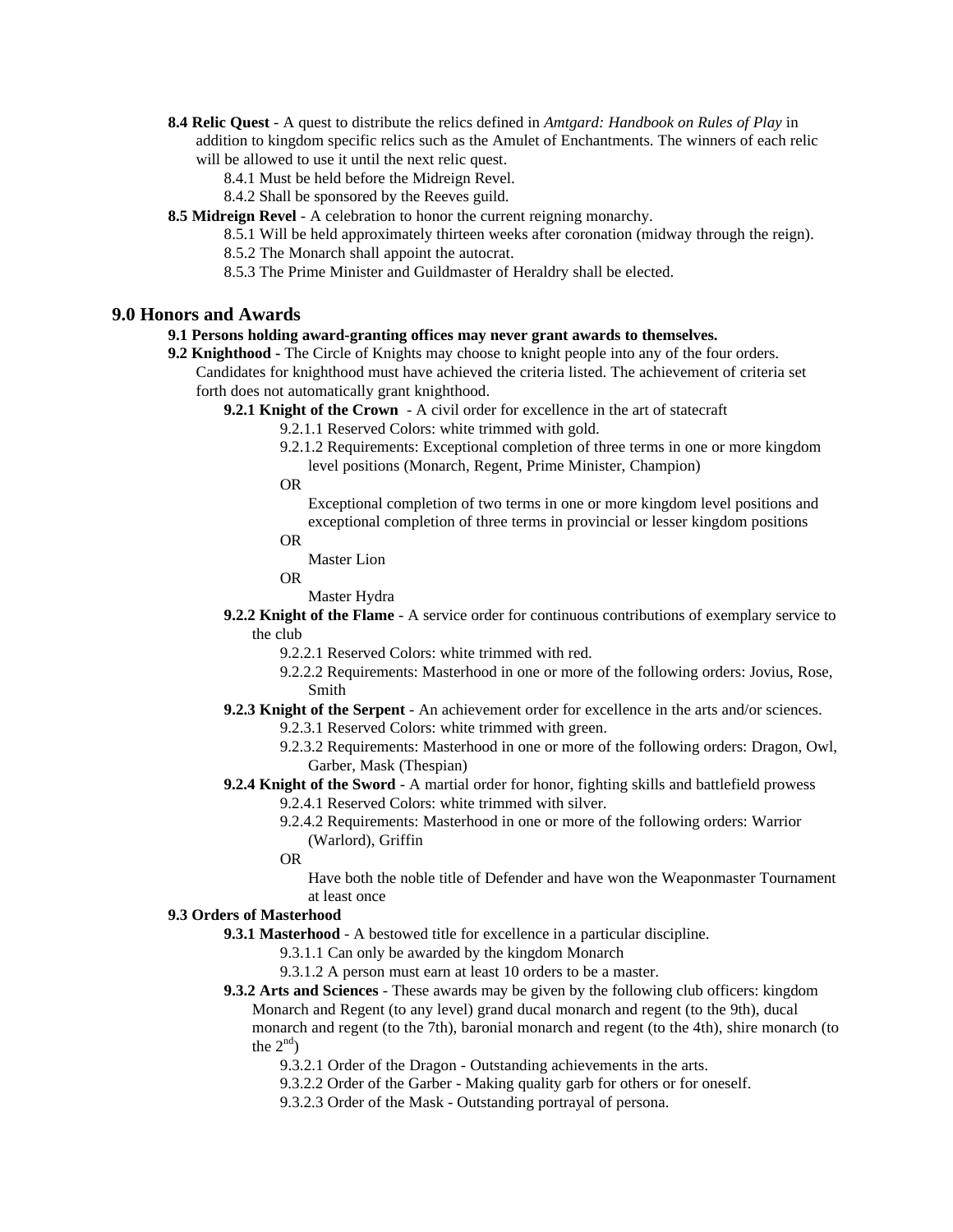9.3.2.4 Order of the Owl - Outstanding achievements in the sciences.

- **9.3.3 Service and Leadership** These awards may be given by the following club officers: kingdom Monarch (to any level), kingdom Regent (to the 9th), grand ducal monarch (to the 9th), grand ducal regent (to the 8th), ducal monarch (to the 7th), ducal regent (to the 6th), baronial Monarch (to the 4th), baronial regent (to the 3rd), shire monarch (to the  $2<sup>nd</sup>$ )
	- 9.3.3.1 Order of the Lion Excellence in statecraft and leadership.
	- 9.3.3.2 Order of the Rose Beneficial service to the club.
	- 9.3.3.3 Order of the Smith Sponsoring major Amtgard events, publications, workshops or other comparable service to the club.
- **9.3.4 Warskill**  These awards may be given by the following club officers: kingdom Monarch (to any level), grand ducal monarch (to the 9th), ducal monarch (to the 7th), baronial monarch (to the 4th), shire monarch (to the  $2<sup>nd</sup>$ )
	- 9.3.4.1 Order of the Griffin Courage, chivalry and honor on the battlefield.
	- 9.3.4.2 Order of the Warrior Fighting ability in tournament or battlefield prowess.
- **9.3.5 Other Orders of Masterhood These awards may be given by the following club officers:** kingdom Monarch (to any level), kingdom Regent (to the 9th), grand ducal monarch (to the 9th), ducal monarch (to the 7th), baronial monarch (to the 4th), shire monarch (to the  $2<sup>nd</sup>$ )
	- 9.3.5.1 Order of the Jovius Outstanding attitude and good sportsmanship
	- 9.3.5.2 Order of the Hydra Meeting the criteria to qualify for monarch candidacy at Crown Qualifications (excluding Statescraft events) or the Tournament for the Coronet.

## **9.4 Other Awards**

- **9.4.1 The Flame** Given to a group for outstanding contributions to the club
	- 9.4.1.1 Can only be awarded by the kingdom Monarch.
	- 9.4.1.2 This honor can only be given once in each Monarch's reign.
- **9.4.2 Walker in the Middle** For exemplification of the ideals and conduct of reeves.
	- 9.4.2.1 Can only be awarded by the kingdom Monarch.
		- 9.4.2.2 A person may never receive more than one of these.
- **9.4.3 The Zodiac** For outstanding contributions in any one month
	- 9.4.3.1 The kingdom Monarch or any provincial monarch may give this honor.
	- 9.4.3.2 This honor can only be given once each month.
- **9.5 Masterhood in the Fighting Classes** (Wizard, Scout, Paladin, etc.)
	- 9.5.1 Awarded to the outstanding members in each fighting class guild.
	- 9.5.2 Determined by the Monarch in consultation with the Prime Minister, the Guildmaster of the class and provincial leaders.
	- 9.5.3 Candidate must have 12 weeks or more experience in the class.
	- 9.5.4 Basis for awarding Masterhood:
		- 9.5.4.1 Good play and persona.
		- 9.5.4.2 Thorough knowledge of class rules and concept.
		- 9.5.4.3 Own quality garb and equipment.
		- 9.5.4.4 Outstanding portrayal of the class.
	- 9.5.5 This does not affect experience and is independent of levels gained.

**9.6 Titles of Nobility** - Honorary titles bestowed by the kingdom Monarch. These titles do not grant the power to give official awards like elected provincial officers of the same title.

- **9.6.1 Grand Duke** Suggested criteria: 2 exceptionally successfully completed terms as kingdom Monarch
- **9.6.2 Arch-Duke** Suggested criteria: One exceptionally successfully completed term as kingdom Monarch and one term as Prime Minister or kingdom Regent.
- **9.6.3 Duke/Duchess** (equivalents: Doge, Dux, Herzog, Tarkhan) Suggested criteria: serve the club an exceptionally successfully completed term as kingdom Monarch
- **9.6.4 Marquis/Marquise** (equivalents: Markgraf, Marchionese, Margrave, Mark, Marquis, Marquess ) - Suggested criteria: successfully completed service in all of the following positions: Monarch, Regent, Prime Minister.